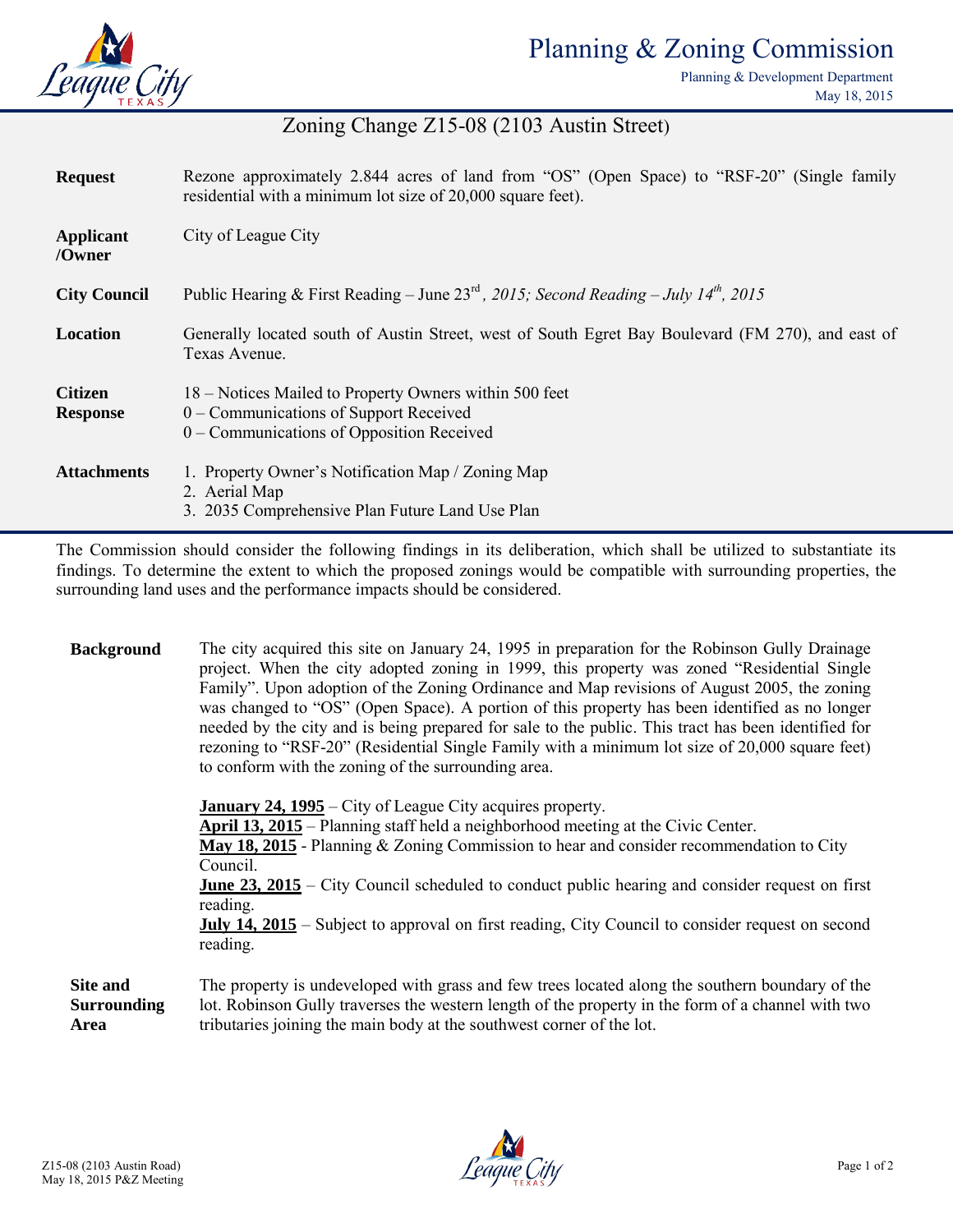| <b>Direction</b> | <b>Surrounding Zoning</b> | <b>Surrounding Land Use</b>                                                           |
|------------------|---------------------------|---------------------------------------------------------------------------------------|
| North            | ROW, "CM" and "RSF-20"    | Developed mixed-use commercial (self-<br>storage facility), single family residential |
|                  |                           | and Austin Street ROW                                                                 |
| South            | " $RSF-20$ "              | Developed large lot single family residential                                         |
|                  | " $RSF-20$ "              |                                                                                       |
| East             |                           | Developed large lot single family residential                                         |
| West             |                           | Developed large lot single family residential                                         |
|                  | ROW, "RSF-20"             | and drainage ROW                                                                      |

#### **Conformity with Comprehensive Plan**

The 2035 Comprehensive Plan includes a Future Land Use Plan that identifies the subject property as "Suburban Residential." Areas designated as Suburban Residential are characterized by a garden-like setting that focuses on green space and limited density. Unlike Rural/Estate Residential, which emphasizes open space, the Suburban Residential designation provides a blend of both urban and rural characteristics. This includes limited commercial development and heavily landscaped green spaces. The area of League City in which the subject property is located is the most significant designated Suburban Residential Neighborhood found within the City Center.

#### **Access and Traffic Impacts** Access will be provided from Austin Street.

### **Austin Street**

|                            | <b>Existing Conditions</b>                                  | <b>Proposed Conditions</b>                                                                              |
|----------------------------|-------------------------------------------------------------|---------------------------------------------------------------------------------------------------------|
| Roadway Type               | Collector                                                   | Collector                                                                                               |
| <b>ROW</b> Width           | 60 feet                                                     | 80 feet                                                                                                 |
| Pavement Width<br>and Type | 2-lane, undivided, 27-feet wide<br>concrete pavement width. | 2-lane, undivided, 24-feet wide<br>concrete pavement width with<br>parking/bike path on either<br>side. |

**Water & Sewer** Public Water and Sanitary Sewer are not available to the property at this time and there is no planned extension of services to this property.

**Floodplain** The lot is almost entirely located within the 500 year floodplain with the exception of a small section of the southwest corner of the lot which lies outside of the floodplain.

> It should be noted that the Federal Emergency Management Agency (FEMA) has indicated that new floodplain maps are being prepared for Galveston County and are anticipated to be finalized within the next 12 months. Preliminary floodplain maps show no change to the subject property.

**Recommendation** The subject property is currently zoned "OS". The subject property is located in an area predominantly zoned "RSF-20". Rezoning the property to "RSF-20" is consistent with the 2035 Comprehensive Plan, as the designation (Suburban Residential) calls for limited density. "RSF-20" is the lowest density single family residential classification found in the 2014 Zoning Ordinance (Sec. 125-70). Staff recommends approval.

For additional information, you may contact Matthew Grooms, Planner at 281-554-1079 or at matthew.grooms@leaguecity.com.

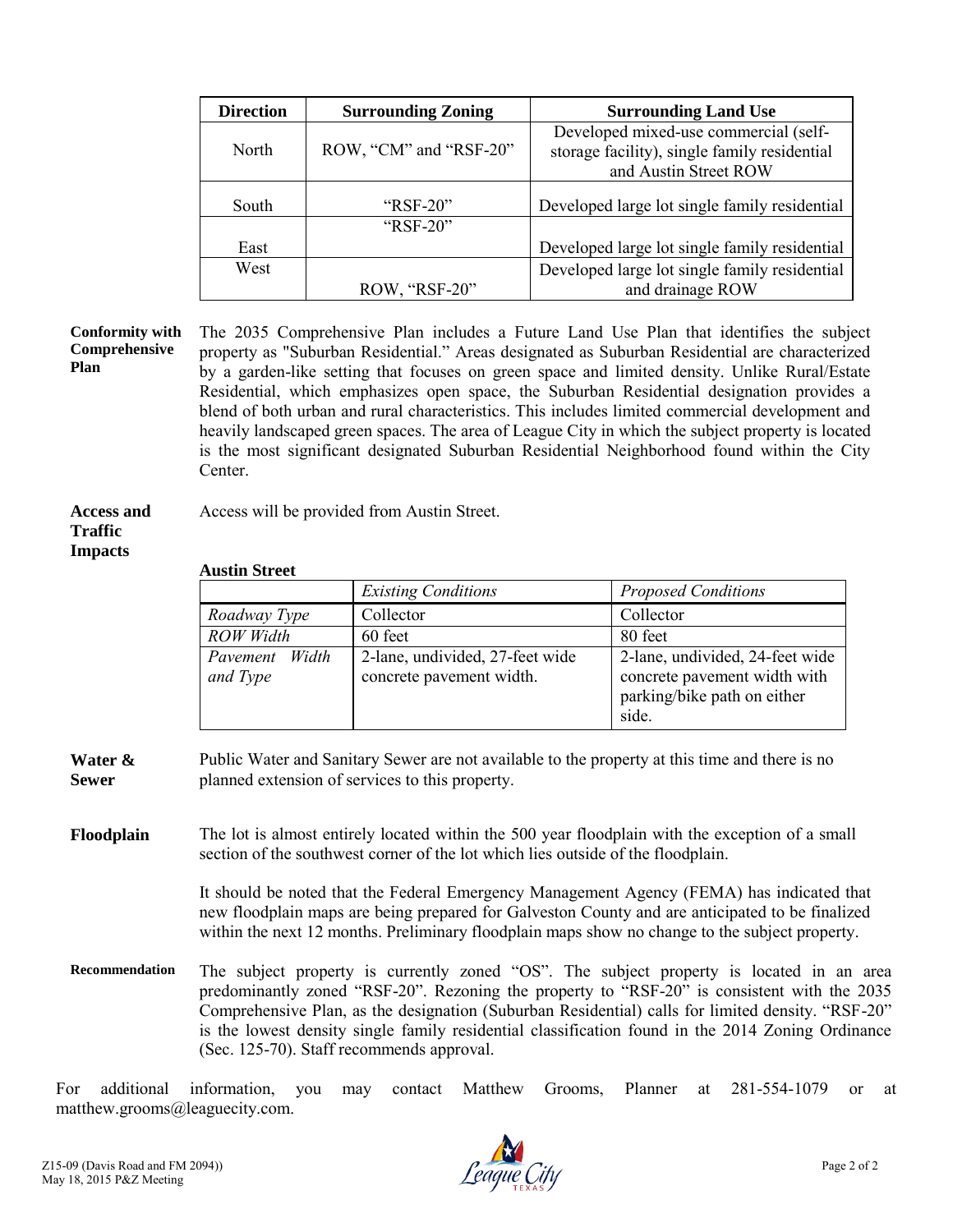